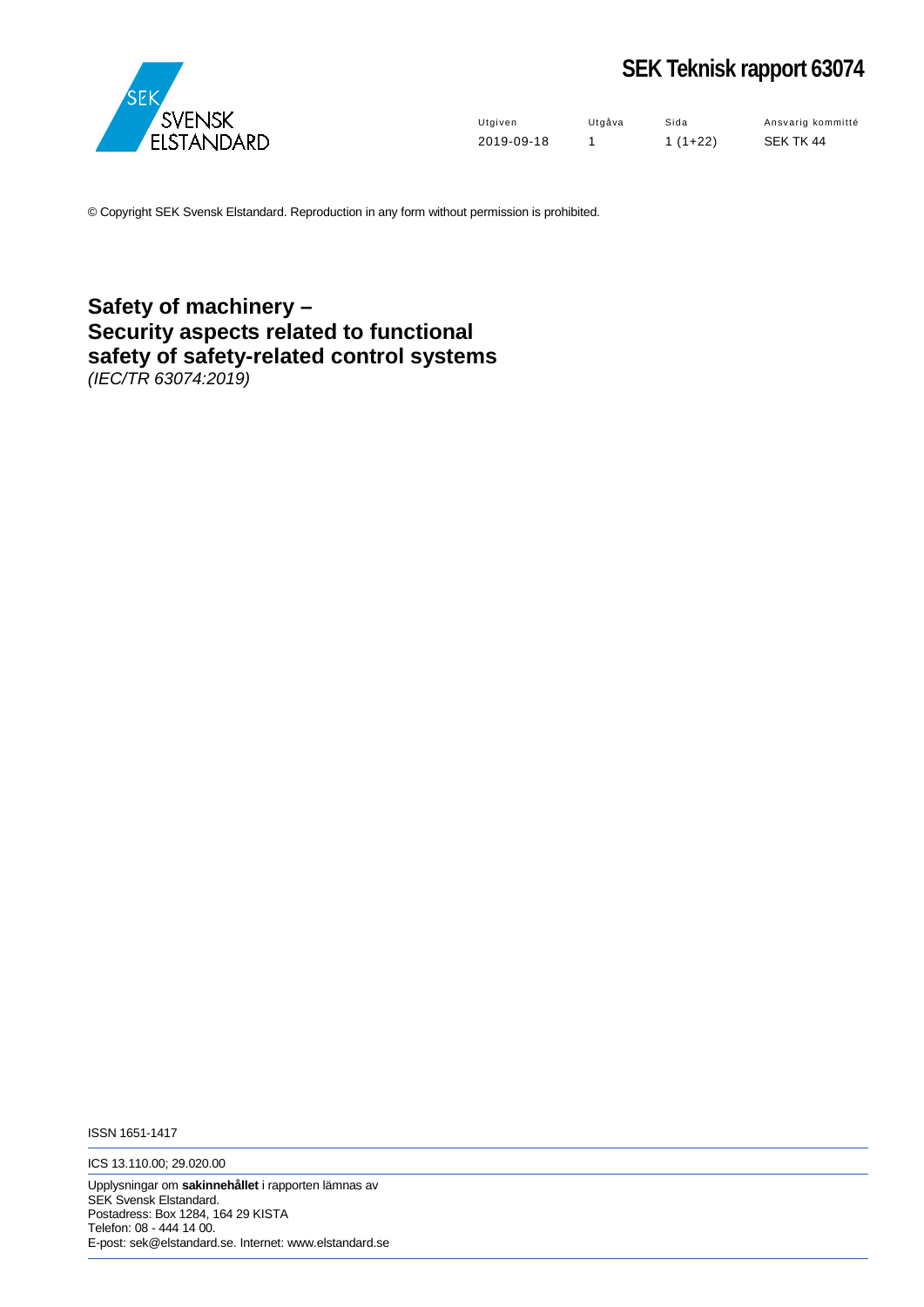#### *Standarder underlättar utvecklingen och höjer elsäkerheten*

Det finns många fördelar med att ha gemensamma tekniska regler för bl a mätning, säkerhet och provning och för utförande, skötsel och dokumentation av elprodukter och elanläggningar.

Genom att utforma sådana standarder blir säkerhetsfordringar tydliga och utvecklingskostnaderna rimliga samtidigt som marknadens acceptans för produkten eller tjänsten ökar.

Många standarder inom elområdet beskriver tekniska lösningar och metoder som åstadkommer den elsäkerhet som föreskrivs av svenska myndigheter och av EU.

#### *SEK är Sveriges röst i standardiseringsarbetet inom elområdet*

SEK Svensk Elstandard svarar för standardiseringen inom elområdet i Sverige och samordnar svensk medverkan i internationell och europeisk standardisering. SEK är en ideell organisation med frivilligt deltagande från svenska myndigheter, företag och organisationer som vill medverka till och påverka utformningen av tekniska regler inom elektrotekniken.

SEK samordnar svenska intressenters medverkan i SEKs tekniska kommittéer och stödjer svenska experters medverkan i internationella och europeiska projekt.

#### *Stora delar av arbetet sker internationellt*

Utformningen av standarder sker i allt väsentligt i internationellt och europeiskt samarbete. SEK är svensk nationalkommitté av International Electrotechnical Commission (IEC) och Comité Européen de Normalisation Electrotechnique (CENELEC).

Standardiseringsarbetet inom SEK är organiserat i referensgrupper bestående av ett antal tekniska kommittéer som speglar hur arbetet inom IEC och CENELEC är organiserat.

Arbetet i de tekniska kommittéerna är öppet för alla svenska organisationer, företag, institutioner, myndigheter och statliga verk. Den årliga avgiften för deltagandet och intäkter från försäljning finansierar SEKs standardiseringsverksamhet och medlemsavgift till IEC och CENELEC.

#### *Var med och påverka!*

Den som deltar i SEKs tekniska kommittéarbete har möjlighet att påverka framtida standarder och får tidig tillgång till information och dokumentation om utvecklingen inom sitt teknikområde. Arbetet och kontakterna med kollegor, kunder och konkurrenter kan gynnsamt påverka enskilda företags affärsutveckling och bidrar till deltagarnas egen kompetensutveckling.

Du som vill dra nytta av dessa möjligheter är välkommen att kontakta SEKs kansli för mer information.

#### SEK Svensk Elstandard

Box 1284 164 29 Kista Tel 08-444 14 00 www.elstandard.se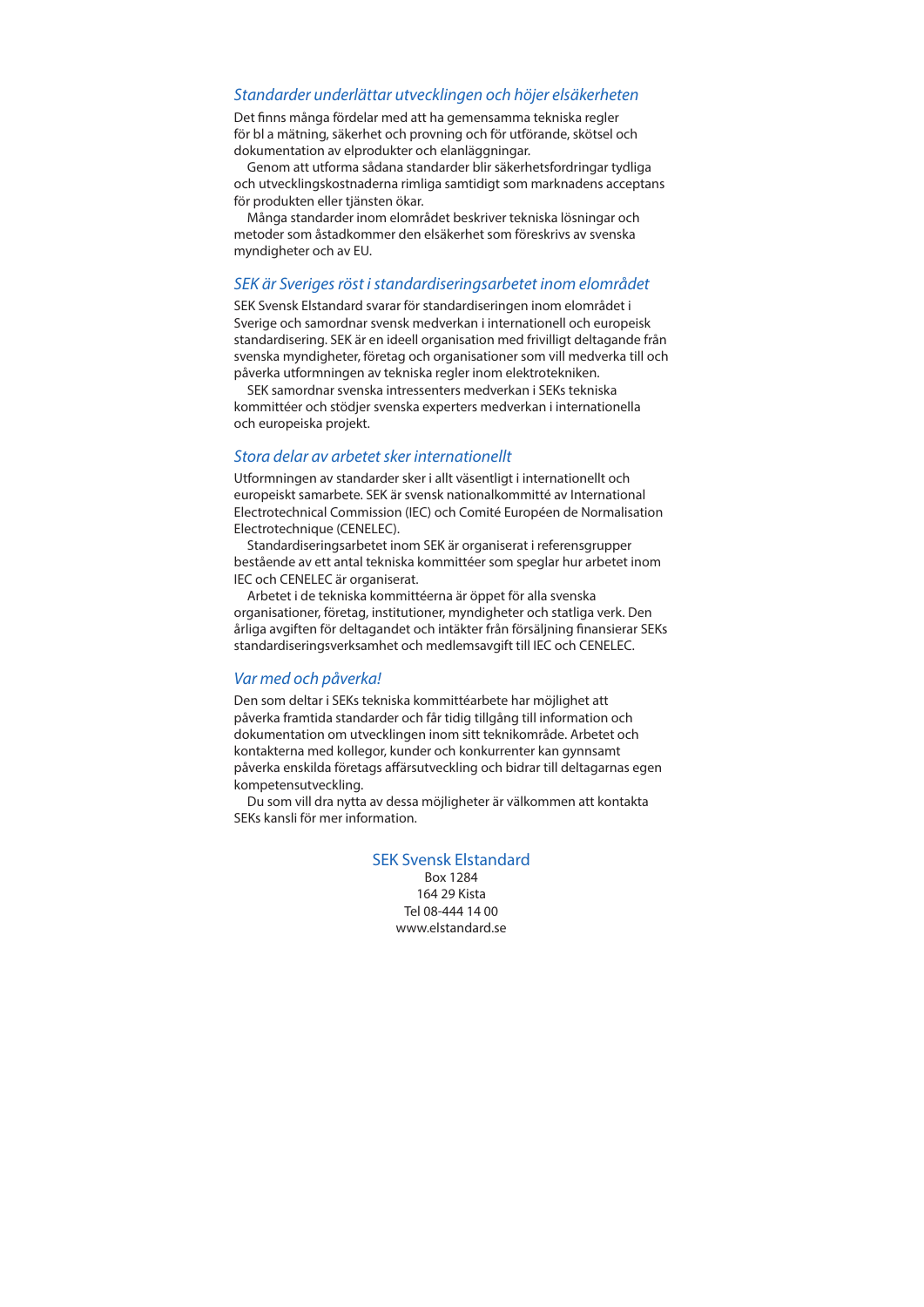# **CONTENTS**

| 1                                                                                       |  |
|-----------------------------------------------------------------------------------------|--|
| 2                                                                                       |  |
| 3                                                                                       |  |
| 4                                                                                       |  |
| 4.1                                                                                     |  |
| 4.2                                                                                     |  |
| 4.3                                                                                     |  |
| 5                                                                                       |  |
| 5.1                                                                                     |  |
| 5.1.1                                                                                   |  |
| 5.1.2                                                                                   |  |
| 5.2                                                                                     |  |
| 5.2.1                                                                                   |  |
| 5.2.2                                                                                   |  |
| 5.2.3                                                                                   |  |
| 5.2.4                                                                                   |  |
| 5.2.5                                                                                   |  |
| 5.2.6<br>5.2.7                                                                          |  |
| 5.2.8                                                                                   |  |
| 6                                                                                       |  |
| 7                                                                                       |  |
|                                                                                         |  |
| Annex A (informative) Basic information related to threats and threat modelling         |  |
| A.1                                                                                     |  |
| A.2                                                                                     |  |
|                                                                                         |  |
| B.1                                                                                     |  |
| B.2                                                                                     |  |
| Annex C (informative) Example of information flow between device supplier,              |  |
|                                                                                         |  |
| C.1                                                                                     |  |
| C.2                                                                                     |  |
|                                                                                         |  |
| Figure 1 - Relationship between threat(s), vulnerabilities, consequence(s) and security |  |
|                                                                                         |  |
|                                                                                         |  |
|                                                                                         |  |
|                                                                                         |  |
| Table 1 – Overview of foundational requirements and possible influence(s) on a SCS 15   |  |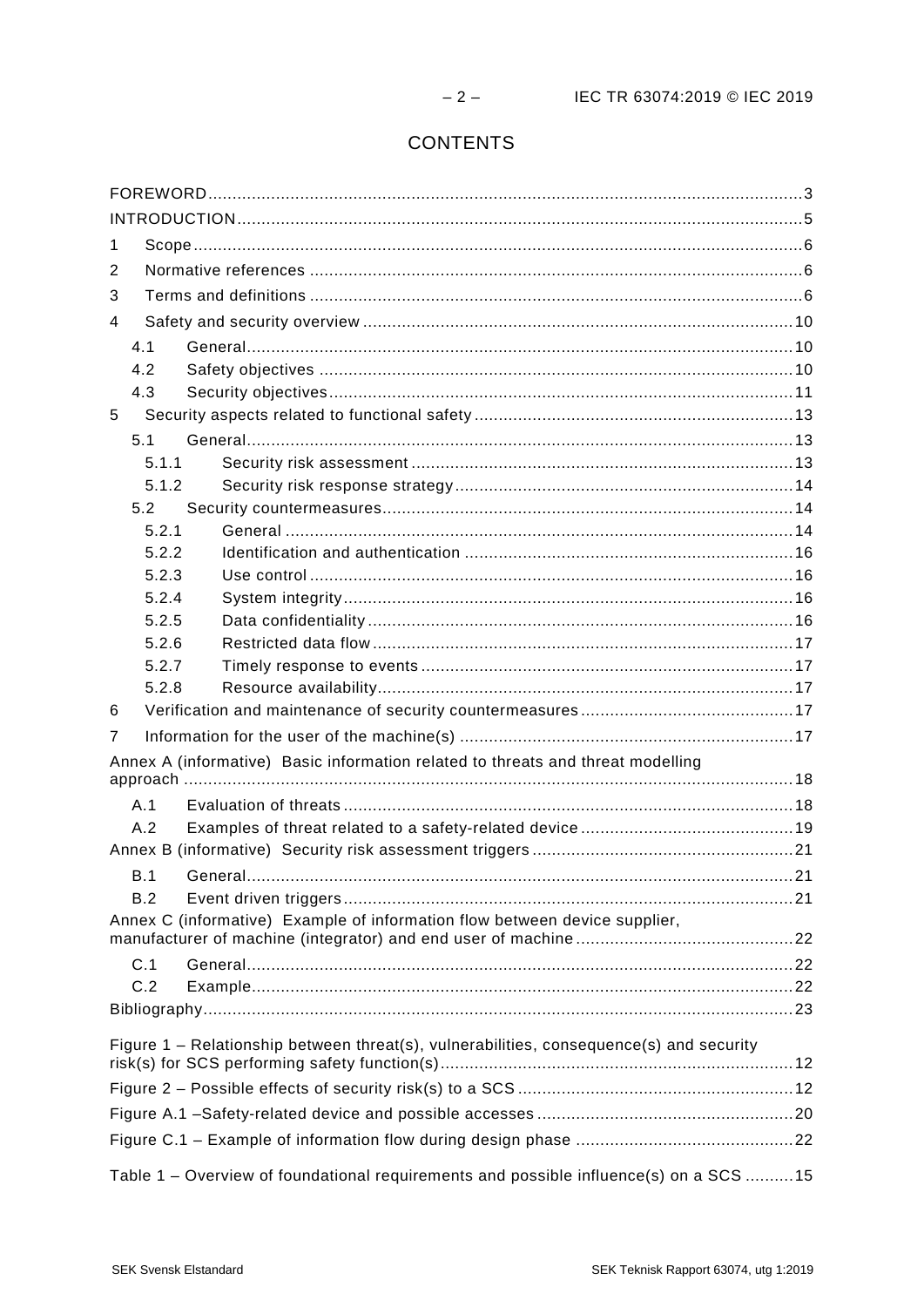#### INTERNATIONAL ELECTROTECHNICAL COMMISSION

\_\_\_\_\_\_\_\_\_\_\_\_

# **SAFETY OF MACHINERY – SECURITY ASPECTS RELATED TO FUNCTIONAL SAFETY OF SAFETY-RELATED CONTROL SYSTEMS**

## FOREWORD

- <span id="page-3-0"></span>1) The International Electrotechnical Commission (IEC) is a worldwide organization for standardization comprising all national electrotechnical committees (IEC National Committees). The object of IEC is to promote international co-operation on all questions concerning standardization in the electrical and electronic fields. To this end and in addition to other activities, IEC publishes International Standards, Technical Specifications, Technical Reports, Publicly Available Specifications (PAS) and Guides (hereafter referred to as "IEC Publication(s)"). Their preparation is entrusted to technical committees; any IEC National Committee interested in the subject dealt with may participate in this preparatory work. International, governmental and nongovernmental organizations liaising with the IEC also participate in this preparation. IEC collaborates closely with the International Organization for Standardization (ISO) in accordance with conditions determined by agreement between the two organizations.
- 2) The formal decisions or agreements of IEC on technical matters express, as nearly as possible, an international consensus of opinion on the relevant subjects since each technical committee has representation from all interested IEC National Committees.
- 3) IEC Publications have the form of recommendations for international use and are accepted by IEC National Committees in that sense. While all reasonable efforts are made to ensure that the technical content of IEC Publications is accurate, IEC cannot be held responsible for the way in which they are used or for any misinterpretation by any end user.
- 4) In order to promote international uniformity, IEC National Committees undertake to apply IEC Publications transparently to the maximum extent possible in their national and regional publications. Any divergence between any IEC Publication and the corresponding national or regional publication shall be clearly indicated in the latter.
- 5) IEC itself does not provide any attestation of conformity. Independent certification bodies provide conformity assessment services and, in some areas, access to IEC marks of conformity. IEC is not responsible for any services carried out by independent certification bodies.
- 6) All users should ensure that they have the latest edition of this publication.
- 7) No liability shall attach to IEC or its directors, employees, servants or agents including individual experts and members of its technical committees and IEC National Committees for any personal injury, property damage or other damage of any nature whatsoever, whether direct or indirect, or for costs (including legal fees) and expenses arising out of the publication, use of, or reliance upon, this IEC Publication or any other IEC Publications.
- 8) Attention is drawn to the Normative references cited in this publication. Use of the referenced publications is indispensable for the correct application of this publication.
- 9) Attention is drawn to the possibility that some of the elements of this IEC Publication may be the subject of patent rights. IEC shall not be held responsible for identifying any or all such patent rights.

The main task of IEC technical committees is to prepare International Standards. However, a technical committee may propose the publication of a technical report when it has collected data of a different kind from that which is normally published as an International Standard, for example "state of the art".

Technical Report IEC TR 63074 has been prepared by IEC technical committee 44: Safety of machinery – Electrotechnical aspects.

The text of this Technical Report is based on the following documents:

| DTR.       | Report on voting |
|------------|------------------|
| 44/842/DTR | 44/843/RVDTR     |

Full information on the voting for the approval of this Technical Report can be found in the report on voting indicated in the above table.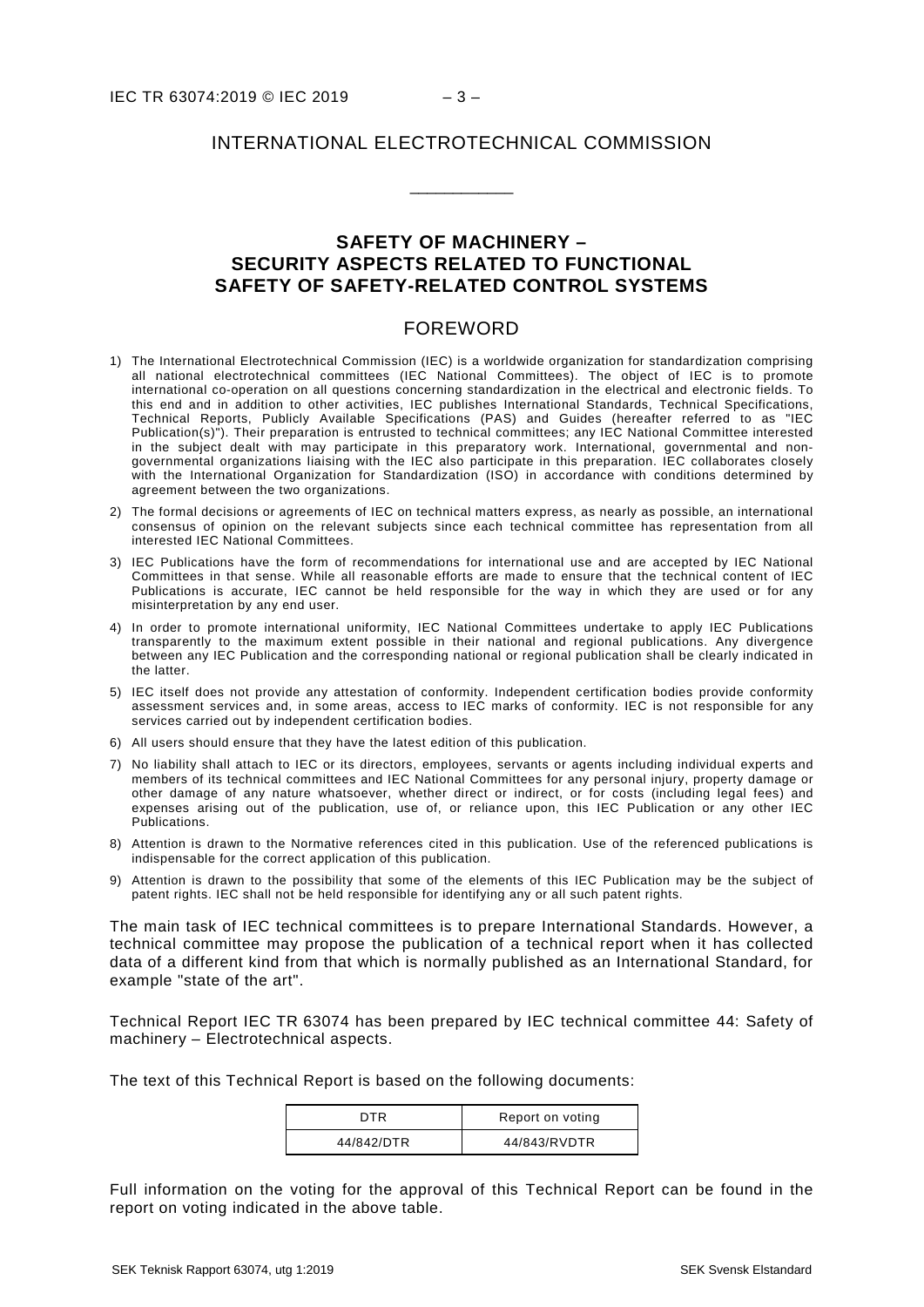This publication has been drafted in accordance with the ISO/IEC Directives, Part 2.

The committee has decided that the contents of this publication will remain unchanged until the stability date indicated on the IEC web site under "http://webstore.iec.ch" in the data related to the specific publication. At this date, the publication will be

- reconfirmed,
- withdrawn,
- replaced by a revised edition, or
- amended.

A bilingual version of this publication may be issued at a later date.

**IMPORTANT – The 'colour inside' logo on the cover page of this publication indicates that it contains colours which are considered to be useful for the correct understanding of its contents. Users should therefore print this document using a colour printer.**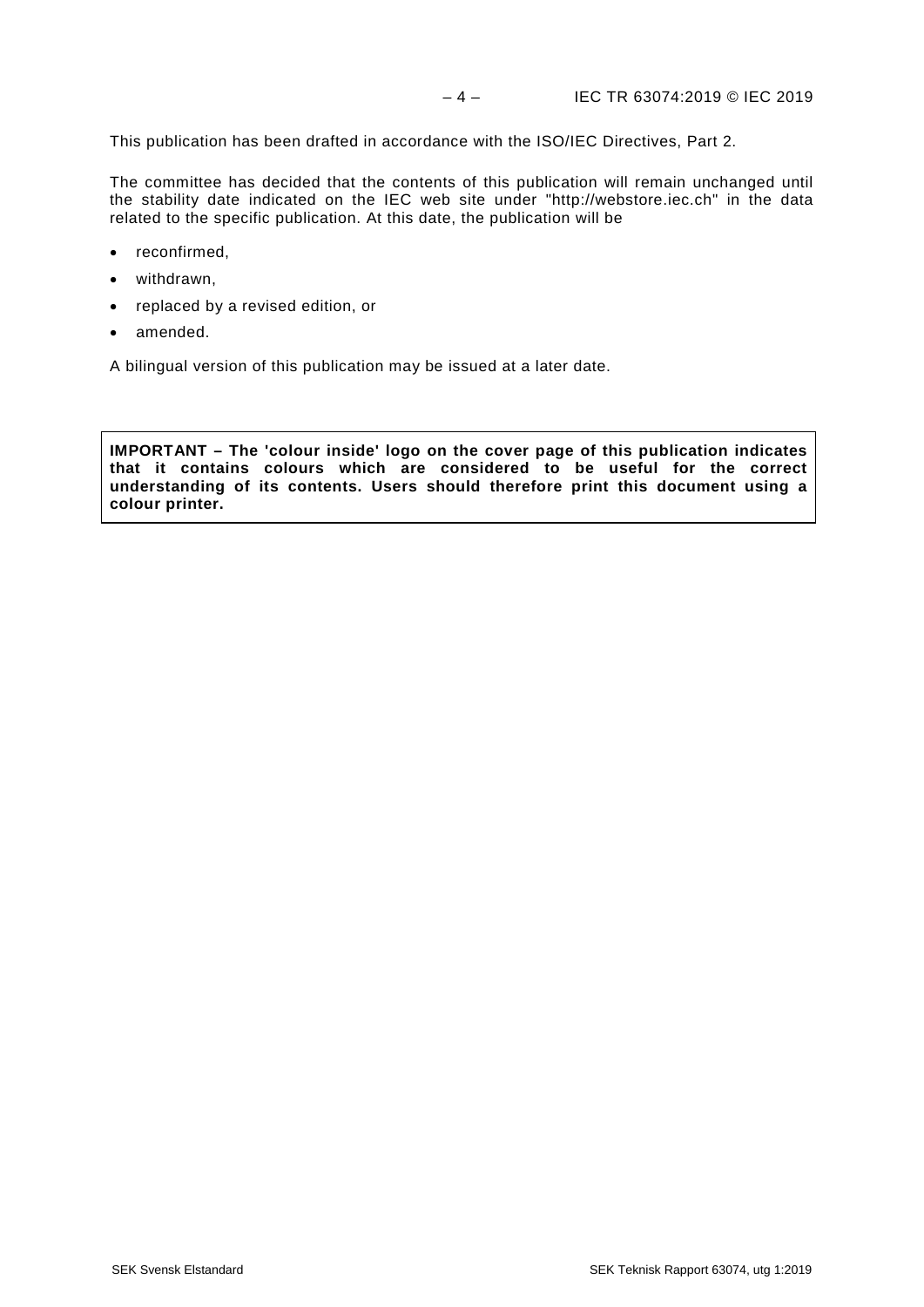### INTRODUCTION

<span id="page-5-0"></span>Industrial automation systems can be exposed to security attacks due to the fact that:

- access to the control system is possible, e.g. re-programming of machine functions (including safety);
- "convergence" between standard IT and industrial systems is increasing;
- operating systems have become present in embedded systems, e.g. IP-based protocols are replacing proprietary network protocols and data is exchanged directly from the SCADA network into the office world;
- software is developed by reusing existing third party software components;
- remote access from suppliers has become the standard way of operations / maintenance, with an increased cyber security risk regarding e.g. unauthorized access, availability and integrity.

As part of an industrial automation system, safety-related control systems of machines can also be subject to security attacks that can result in a loss of the ability to maintain safe operation of a machine.

NOTE 1 The risk potential of attack opportunities is significant seeing the trends and developments of threats and the amount of known vulnerabilities. Security objectives are mainly described in terms of confidentiality, integrity and availability, which in general need to be identified and prioritized by using a risk based approach.

Functional safety objectives consider the risk by estimating the severity of harm and the probability of occurrence of that harm: The effects of any risk (hazardous event) determine the requirements for safety integrity, (Safety Integrity Level (SIL) according to IEC 62061 or IEC 61508 or Performance Level (PL) according to ISO 13849-1).

With respect to the safety function, the security threats (internal or external) might influence the safety integrity and the overall system availability.

NOTE 2 In order to ensure the security objectives, IEC 62443-3-3 defines and recommends security requirements ("foundational requirements") to be fulfilled by the relevant system.

NOTE 3 The overall security strategy is not covered in this standard, further information is provided e.g. in IEC 62443 (all parts) or ISO/IEC 27001.

Misuse by physical manipulation is covered in some machinery functional safety standards (e.g. IEC 61496 (all parts) and ISO 14119).

NOTE 4 "Misuse by physical manipulation" is not considered to be the same as physical security in the IEC 62443 (all parts), for example in IEC 62443-2-1:2010, 4.3.3.3. Physical security means for example control (restriction) of access by means of physical obstruction.